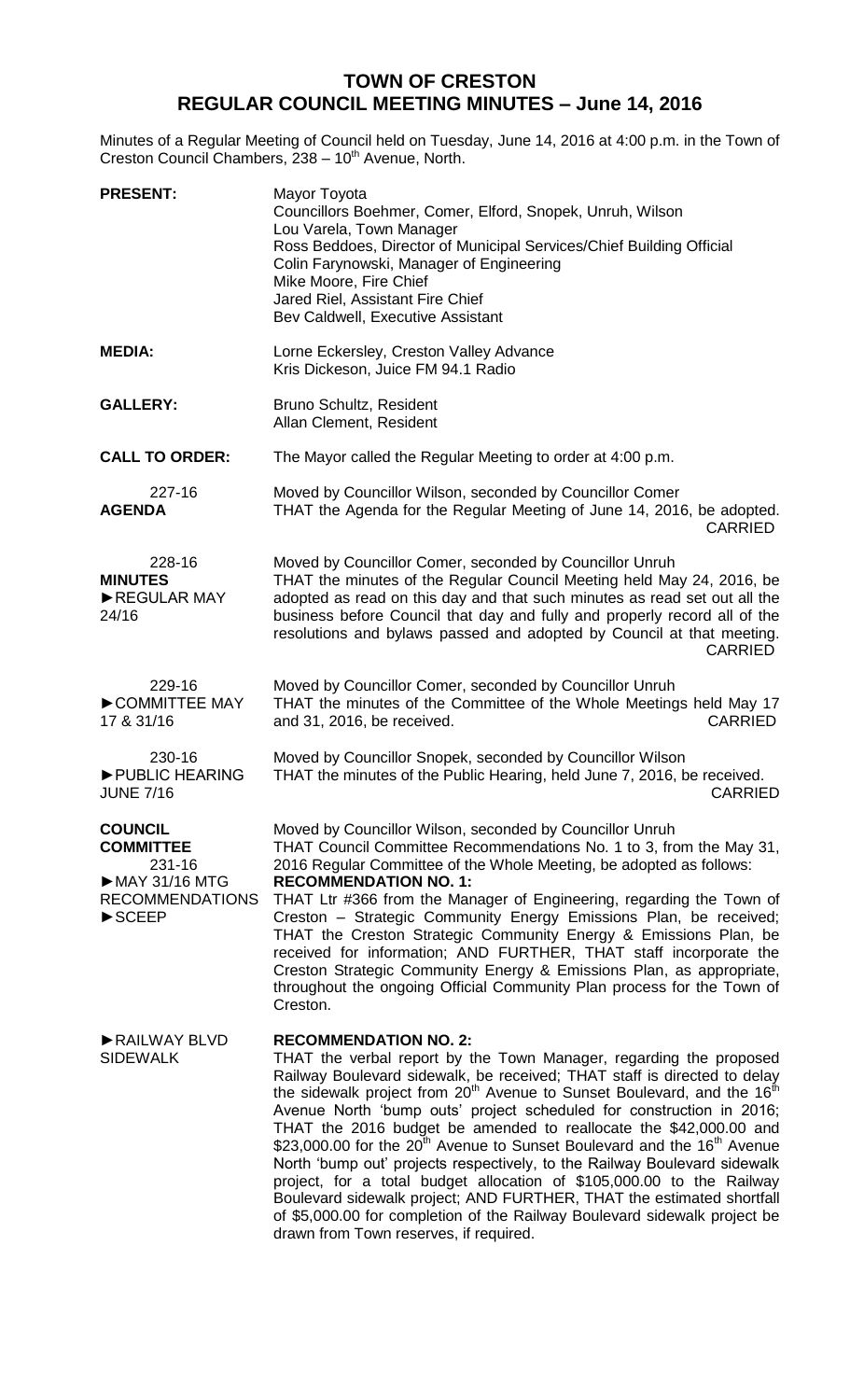| <b>BIKE PARK</b>                                                                  | <b>RECOMMENDATION NO. 3:</b><br>THAT staff is directed to submit an application to Columbia Basin Trust for<br>the upcoming intake of the Recreation Grant for upgrades and possible<br>expansion of the bike park, with funding contribution to be determined.<br><b>CARRIED</b>                                                                                                                                                                                                                                                                                                                                                                                                                                                                                                                                                                                                                                                                              |
|-----------------------------------------------------------------------------------|----------------------------------------------------------------------------------------------------------------------------------------------------------------------------------------------------------------------------------------------------------------------------------------------------------------------------------------------------------------------------------------------------------------------------------------------------------------------------------------------------------------------------------------------------------------------------------------------------------------------------------------------------------------------------------------------------------------------------------------------------------------------------------------------------------------------------------------------------------------------------------------------------------------------------------------------------------------|
| 232-16<br>MTGS WITH<br><b>PREMIER &amp;</b><br><b>MINISTERS RE</b><br><b>UBCM</b> | Moved by Councillor Unruh, seconded by Councillor Comer<br>THAT Ltr #388 from the Premier, regarding meetings with the Premier and<br>Ministers at the 2016 Union of BC Municipalities Convention, be received;<br>AND FURTHER, THAT staff is directed to submit requests for meetings<br>with the Premier or Ministers, as appropriate, at the 2016 UBCM<br><b>CARRIED</b><br>Convention.                                                                                                                                                                                                                                                                                                                                                                                                                                                                                                                                                                     |
| 233-16<br>CRESTON WAVE<br><b>SWIM CLUB RQST</b>                                   | Moved by Councillor Snopek, seconded by Councillor Wilson<br>THAT Ltr #376 from the Creston Wave Swim Club, regarding the 2016<br>Swim Meet, be received; THAT staff advise the Creston Wave Swim Club<br>that Council has no objection to their out-of-town Swim Meet participants<br>camping on Creston & District Community Complex grounds and parking<br>lot, during the June 18 and 19, 2016 Swim Meet, subject to the approval of<br>the Regional District of Central Kootenay, Creston & District Community<br>Complex authorities; and further, suggest the Club ensure that local<br>businesses that offer camping facilities are supported by their participants,<br>where possible; AND FURTHER, THAT staff bring forward a report to<br>Council as to what bylaw amendments are required to permit future uses<br>such as that requested by the Creston Wave Swim Club, on the Creston &<br>District Community Complex grounds.<br><b>CARRIED</b> |
| 234-16<br>CV WAYFINDING &<br><b>SIGNAGE PROPOSAL</b>                              | Moved by Councillor Elford, seconded by Councillor Comer<br>THAT Ltr #387 from the Town Manager, regarding a Creston Valley<br>Wayfinding and Signage Proposal, be received; THAT Council supports a<br>partnership between the Creston Valley Chamber of Commerce, the<br>Regional District of Central Kootenay, Areas B and C, and the Town of<br>Creston, to prepare a Creston Valley Wayfinding and Signage Report, at a<br>total approximate cost of \$8,000; AND FURTHER, THAT Ltr #387 be<br>referred to the Creston Valley Services Committee for funding<br>consideration for a partnership to create a Wayfinding and Signage Report<br>for the Creston Valley area.<br><b>CARRIED</b>                                                                                                                                                                                                                                                               |
| 235-16<br>ELEC. VEHICLE<br><b>CHARGING STATION</b>                                | Moved by Councillor Boehmer, seconded by Councillor Wilson<br>THAT Ltr #359 from the Community Energy Association, regarding an<br>Electric Vehicle Charging Station Infrastructure Strategy, be received.<br><b>CARRIED</b>                                                                                                                                                                                                                                                                                                                                                                                                                                                                                                                                                                                                                                                                                                                                   |
| 236-16<br>DRIVE FORE<br>ROTARY AUCTION                                            | Moved by Councillor Unruh, seconded by Councillor Comer<br>THAT Ltr #386 from the Creston Valley Rotary Club, requesting a<br>donation, be received; AND FURTHER, THAT Council donates one Town<br>jacket, one Golf Shirt and one Duffle Bag to the Creston Valley Rotary<br>Club for their annual 'Drive Fore Rotary' Auction.<br><b>CARRIED</b>                                                                                                                                                                                                                                                                                                                                                                                                                                                                                                                                                                                                              |
| 237-16<br>FOOD BANK<br><b>BUNDLES</b>                                             | Moved by Councillor Comer, seconded by Councillor Boehmer<br>THAT Ltr #382 from the Creston Valley Ministerial Association, regarding<br>Food Bank Bundle distribution, be received; AND FURTHER, THAT<br>Council authorizes staff to issue a Licence of Occupation to the Creston<br>Ministerial Association, for the Farmers' Market site, for the distribution of<br>Food Bank Bundles for migrant workers, on Wednesdays, commencing<br>June 29, 2016 for a six week period.<br><b>CARRIED</b>                                                                                                                                                                                                                                                                                                                                                                                                                                                             |
| 238-16<br>OCP MINUTES                                                             | Moved by Councillor Boehmer, seconded by Councillor Unruh<br>THAT Ltr #379, being the minutes of the May 19, 2016 Official Community<br>Plan Advisory Committee, be received.<br><b>CARRIED</b>                                                                                                                                                                                                                                                                                                                                                                                                                                                                                                                                                                                                                                                                                                                                                                |
| 239-16<br>CEMETERY<br>SELECT COMM.                                                | Moved by Councillor Comer, seconded by Councillor Boehmer<br>THAT Ltr #372 from the Cemetery Select Committee, being the minutes<br>from the May 12, 2016 Select Committee meeting, be received.                                                                                                                                                                                                                                                                                                                                                                                                                                                                                                                                                                                                                                                                                                                                                               |

CARRIED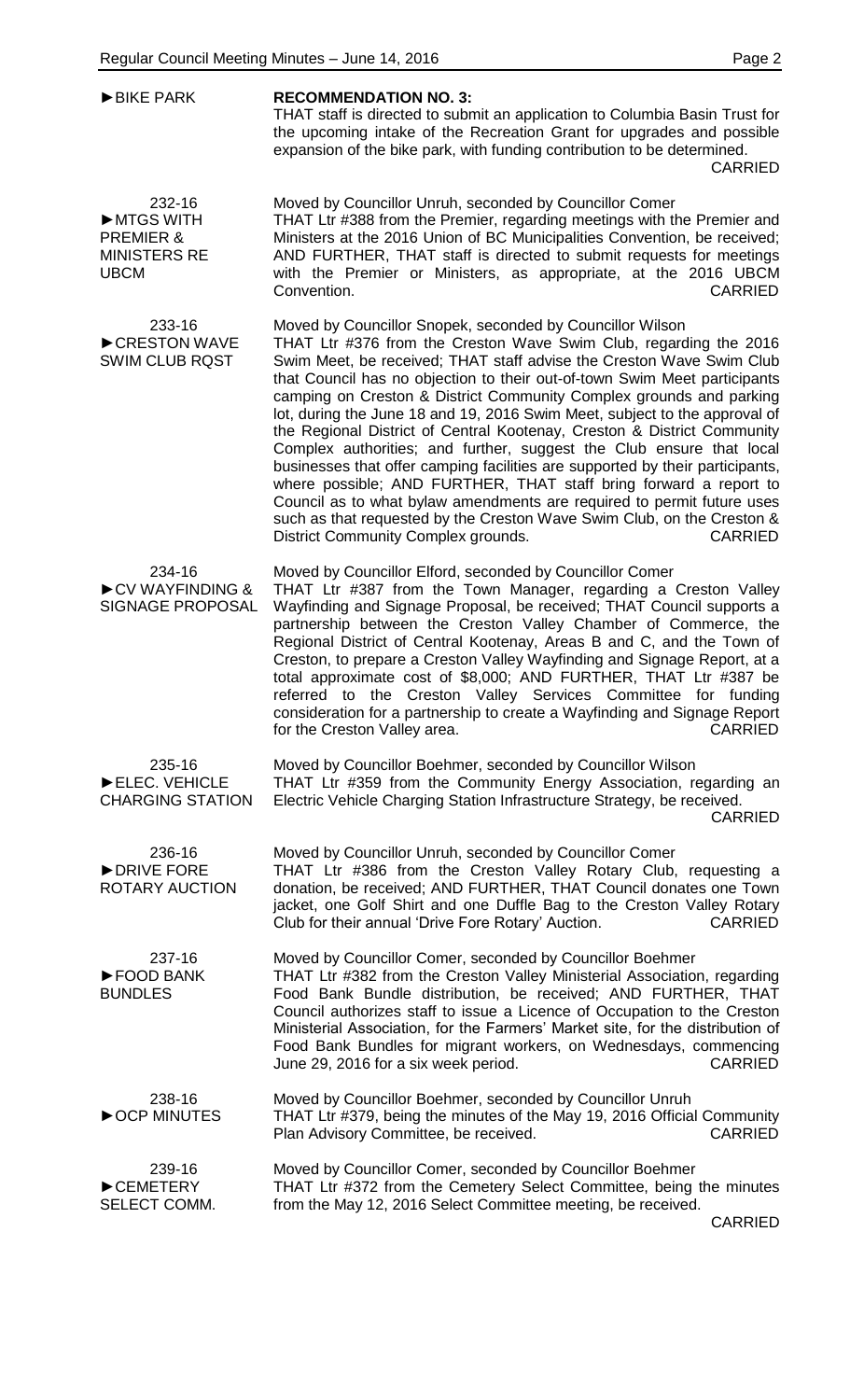| 240-16<br>MINISTER MTG RE<br><b>UBCM CONVENTION</b>                      | Moved by Councillor Boehmer, seconded by Councillor Unruh<br>THAT Ltr #397 from the Ministry of Community, Sport and Cultural<br>Development and Minister Responsible for TransLink, regarding meetings<br>at the 2016 Union of BC Municipalities Convention, be received.<br><b>CARRIED</b>                                                                                                                                                                                                                                                                                                                                                                                                                                                                                                                                                                                                                                                                                                                                                                                                                                  |
|--------------------------------------------------------------------------|-------------------------------------------------------------------------------------------------------------------------------------------------------------------------------------------------------------------------------------------------------------------------------------------------------------------------------------------------------------------------------------------------------------------------------------------------------------------------------------------------------------------------------------------------------------------------------------------------------------------------------------------------------------------------------------------------------------------------------------------------------------------------------------------------------------------------------------------------------------------------------------------------------------------------------------------------------------------------------------------------------------------------------------------------------------------------------------------------------------------------------|
| 241-16<br>RDCK COMM.<br>SUST. BYLAW 2429                                 | Moved by Councillor Boehmer, seconded by Councillor Unruh<br>THAT Ltr #398 from the Regional District of Central Kootenay, regarding<br>Bylaw No. 2429, be received; AND FURTHER, THAT pursuant to Section<br>346 of the Local Government Act, we, the Council of the Town of Creston,<br>do hereby consent to the adoption of the Regional District of Central<br>Kootenay's Community Sustainable Living Service Establishment<br>Amendment Bylaw No. 2429, 2014, a bylaw which amends Bylaw No.<br>2135 by removing participants from the service.<br><b>CARRIED</b>                                                                                                                                                                                                                                                                                                                                                                                                                                                                                                                                                       |
|                                                                          | Councillor Snopek left the meeting at 4:22 p.m., declaring a possible<br>conflict of interest with respect to the next matter of discussion, as his<br>principal residence is adjacent to the property located at $413 - 8th$ Avenue<br>South, Creston.                                                                                                                                                                                                                                                                                                                                                                                                                                                                                                                                                                                                                                                                                                                                                                                                                                                                       |
| 242-16<br>$\blacktriangleright$ DVP RE 513 - 8 <sup>TH</sup><br>AVE. S.  | Moved by Councillor Boehmer, seconded by Councillor Comer<br>THAT Ltr #399 from Darrin John Damery, and Ltr #400 from the Director of<br>Municipal Services, both regarding a Development Variance Permit<br>application for the property located at $513 - 8th$ Avenue South, be<br>received; THAT Council consider the application for a Development<br>Variance Permit DVP #01/16 to Darrin John Damery (the owner) for the<br>property legally described as Lot 17, District Lot 526, Kootenay District,<br>Plan 2170, except Plan NEP59682 (513 – $8th$ Avenue South), to vary<br>Zoning Bylaw No. 1123, Zone R-1, Single Family Residential, Section<br>2.8.i) Minimum Setbacks, "Principal buildings, rear lot line setback of 6.1<br>metres" to "Principal buildings, rear lot line setback of 3.48 metres), to<br>allow for the construction of an occupied living space within the setback<br>area; AND FURTHER, THAT staff is directed to proceed with the required<br>public notice for the Development Variance Permit Application to vary the<br>rear setback from 6.1 metres to 3.48 metres.<br><b>CARRIED</b> |
|                                                                          | Councillor Snopek returned to the meeting at 4:29 p.m.                                                                                                                                                                                                                                                                                                                                                                                                                                                                                                                                                                                                                                                                                                                                                                                                                                                                                                                                                                                                                                                                        |
| 243-16<br>FIRE HALL<br><b>CONTRACT AWARD</b>                             | Moved by Councillor Comer, seconded by Councillor Unruh<br>THAT Ltr #404 from the Fire Chief, regarding the design development<br>tender for a new fire station, be received; AND FURTHER, THAT staff is<br>directed to engage Johnston Davidson Architecture & Planning Inc. for the<br>public consultation in site selection, schematic design and design<br>development of a fire station for the Town of Creston, for a contract<br>amount not to exceed the budget amount of \$179,000, contained in the<br>Town of Creston Five Year Financial Plan.<br><b>CARRIED</b>                                                                                                                                                                                                                                                                                                                                                                                                                                                                                                                                                  |
| 244-16<br>SD#8 RE KINSMEN<br><b>PARK &amp; PCSS</b><br><b>PROPERTIES</b> | Moved by Councillor Elford, seconded by Councillor Unruh<br>THAT the verbal report by the Town Manager, with respect to Kinsmen<br>Park and a portion of Prince Charles Secondary School properties, be<br>received; AND FURTHER, THAT the Mayor is authorized to write School<br>District No. 8 (Kootenay Lake), requesting discussion with the School<br>District regarding the potential disposition of School Board properties<br>known as Kinsmen Park, and a portion of the Prince Charles Secondary<br>School land that would be required for the next phase of Highway 3<br>realignment to Cook Street in Creston.<br><b>CARRIED</b>                                                                                                                                                                                                                                                                                                                                                                                                                                                                                  |
| 245-16<br>STRATEGIC<br><b>PRIORITIES CHART</b>                           | Moved by Councillor Comer, seconded by Councillor Snopek<br>THAT the Strategic Priorities Chart, as presented, be received.<br><b>CARRIED</b>                                                                                                                                                                                                                                                                                                                                                                                                                                                                                                                                                                                                                                                                                                                                                                                                                                                                                                                                                                                 |
| 246-16<br>FOLLOW UP<br><b>ACTION LIST</b>                                | Moved by Councillor Comer, seconded by Councillor Boehmer<br>THAT the Regular Council Meeting Follow-Up Action List, as of May 24,<br>2016, be received, with the deletion of that portion of Resolution #132-15<br>from the March 24, 2015 Council meeting, regarding Ltr #178 and the<br>promotion of a Globe and Mail article on the Top 5 Best Places to Retire<br><b>CARRIED</b><br>and Raise a Family in Canada.                                                                                                                                                                                                                                                                                                                                                                                                                                                                                                                                                                                                                                                                                                        |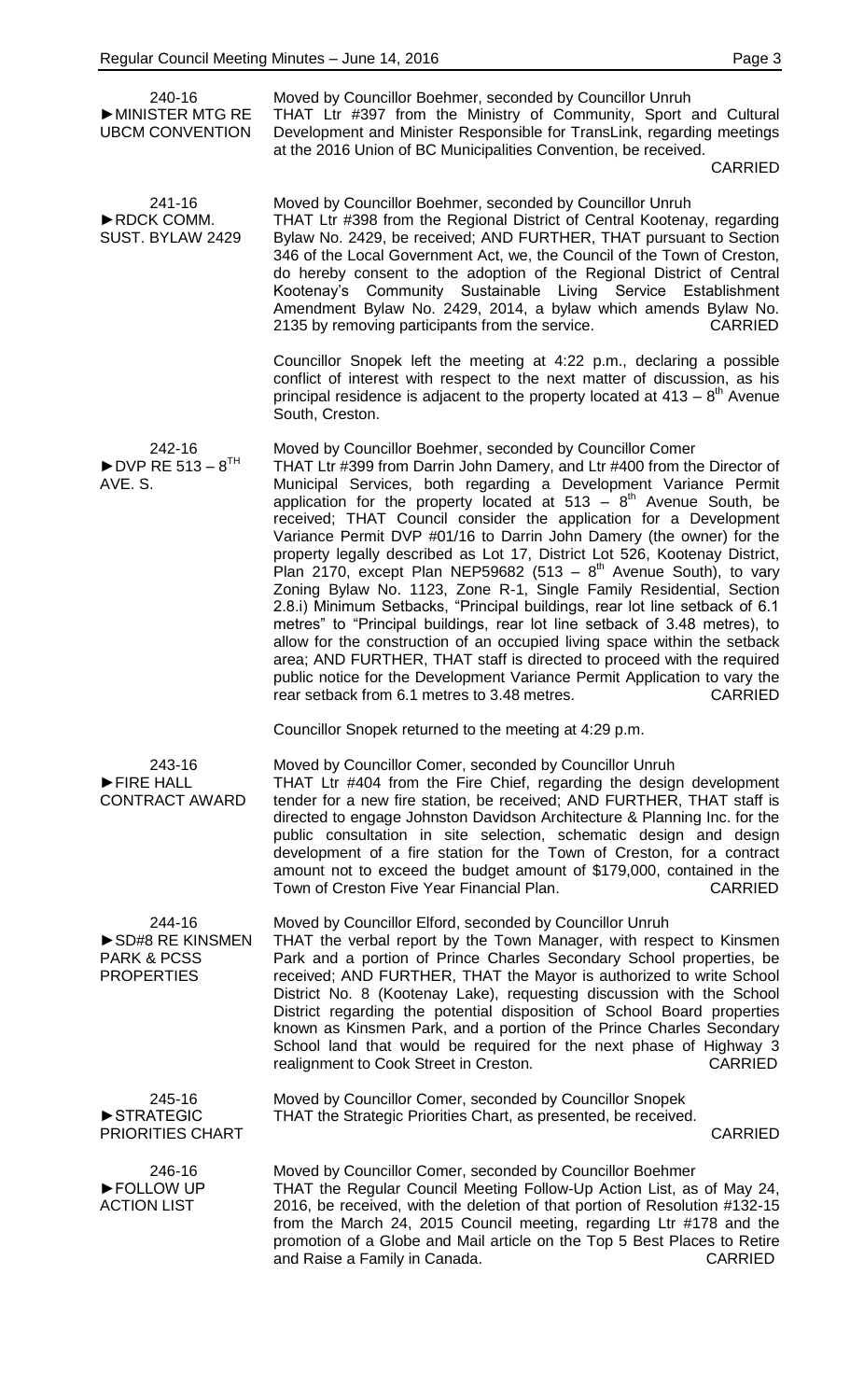| <b>NEW BUSINESS</b><br>247-16<br>SPC REG COUNCIL<br>MINUTES JUNE 7/16 | Moved by Councillor Comer, seconded by Councillor Snopek<br>THAT the minutes of the Special Regular Council Meeting held June 7,<br>2016, be adopted as read on this day and that such minutes as read set<br>out all the business before Council that day and fully and properly record<br>all of the resolutions and bylaws passed and adopted by Council at that<br>meeting.<br><b>CARRIED</b>                                                                                                                                                                                                            |
|-----------------------------------------------------------------------|--------------------------------------------------------------------------------------------------------------------------------------------------------------------------------------------------------------------------------------------------------------------------------------------------------------------------------------------------------------------------------------------------------------------------------------------------------------------------------------------------------------------------------------------------------------------------------------------------------------|
| 248-16<br>CANCEL JUNE<br>21/16 COTW MTG.                              | Moved by Councillor Comer, seconded by Councillor Boehmer<br>THAT the Regular Committee of the Whole Meeting scheduled for June<br>21, 2016, be cancelled.<br><b>CARRIED</b>                                                                                                                                                                                                                                                                                                                                                                                                                                 |
| <b>REPORTS OF REPS.</b><br>CLR BOEHMER                                | Councillor Boehmer reported on his attendance at the Fire Department<br>Long Service Awards.                                                                                                                                                                                                                                                                                                                                                                                                                                                                                                                 |
| CLR COMER                                                             | Councillor Comer reported on her attendance at a Community Advisory<br>Committee (Youth) meeting, a Community Network meeting, a Fields<br>Forward meeting and that she wrote a Council article for the Creston<br>Valley Advance.                                                                                                                                                                                                                                                                                                                                                                           |
| CLR ELFORD                                                            | Councillor Elford reported on his attendance at the Fire Department Long<br>Service Awards, an Official Community Plan meeting, a C.V. Airport<br>Society meeting, the Lower Kootenay Band Networking meeting, and<br>assisted in manning the Official Community Plan booth at the Farmer's<br>Market.                                                                                                                                                                                                                                                                                                       |
| CLR SNOPEK                                                            | Councillor Snopek reported on his attendance at a C.V. Forest Corp.<br>meeting and a Creston Valley Blossom Festival meeting.                                                                                                                                                                                                                                                                                                                                                                                                                                                                                |
| CLR UNRUH                                                             | Councillor Unruh reported on her attendance at the Fire Department Long<br>Service Awards, a Library Board meeting, Emergency Services Reception<br>Training, Tourism Week at the Chamber of Commerce, and Official<br>Community Plan Table Talk session at the Farmer's Market and a C.V.<br>Chamber of Commerce meeting.                                                                                                                                                                                                                                                                                   |
| CLR WILSON                                                            | Councillor Wilson reported on her attendance at a C.V. Blossom Festival<br>Association meeting and an Auditorium Society meeting.                                                                                                                                                                                                                                                                                                                                                                                                                                                                            |
| MAYOR TOYOTA                                                          | Mayor Toyota reported on his attendance at Regional District of Central<br>Kootenay meetings, a College of the Rockies lunch, the Fire Department<br>Long Service Awards, Tourism Week at the C.V. Chamber of Commerce,<br>a C.V. Chamber of Commerce meeting, a meeting with Michael Bunn, a<br>meeting with the Mayor of Bonners Ferry, ID, the Army and Air Cadet<br>Reviews, an assembly at the Canyon-Lister Elementary School, a<br>Community Development Fund meeting, a C.V. Regional Airport Society<br>meeting, a Grad ceremony, the Sparwood parade and a Lower Kootenay<br>Band Network meeting. |
| STAFF REPORTS                                                         | Members of staff provided verbal reports on key issues and projects<br>currently being addressed by the various Departments.                                                                                                                                                                                                                                                                                                                                                                                                                                                                                 |
| 249-16<br>RECEIVE<br><b>REPORTS</b>                                   | Moved by Councillor Unruh, seconded by Councillor Boehmer<br>THAT the verbal Reports of Council and staff members, be received.<br><b>CARRIED</b>                                                                                                                                                                                                                                                                                                                                                                                                                                                            |
| <b>GIVING OF NOTICES</b>                                              | COTW - June 21, July 19, August 16, Sept. 13, 2016<br>COUNCIL $-2^{nd}$ & 4 <sup>th</sup> Tuesdays of each month, June 28, July 12, August 9,<br>Sept. 6, 20, 2016<br>July 1 - Canada Day<br>Sept. 26 - 30 - UBCM (Victoria)                                                                                                                                                                                                                                                                                                                                                                                 |
| <b>QUESTION PERIOD</b>                                                | There were no questions from the media or members of the Gallery.                                                                                                                                                                                                                                                                                                                                                                                                                                                                                                                                            |
| 250-16<br><b>MOVE TO CLOSED</b><br><b>MEETING</b>                     | Moved by Councillor Snopek, seconded by Councillor Unruh<br>THAT by authority of the Community Charter, this meeting is closed from<br>the public and/or news media, pursuant to Sub-Section 90(1)(c) and (e).<br><b>CARRIED</b>                                                                                                                                                                                                                                                                                                                                                                             |
| <b>RECONVENE</b>                                                      | The Regular Council Meeting reconvened at 5:40 p.m.                                                                                                                                                                                                                                                                                                                                                                                                                                                                                                                                                          |